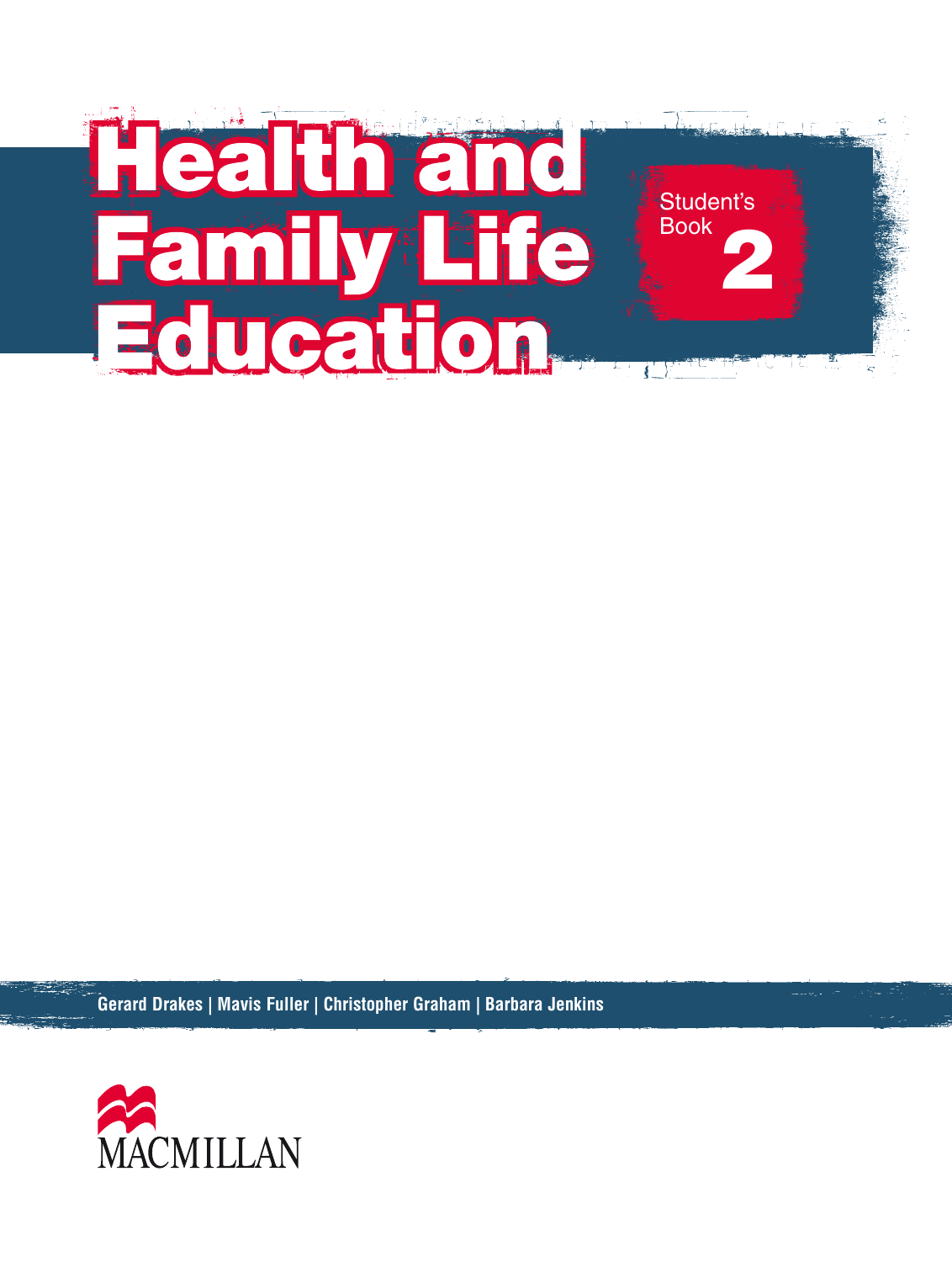Macmillan Education 4 Crinan Street London N1 9XW A division of Macmillan Publishers Limited Companies and representatives throughout the world

www.macmillan-caribbean.com

ISBN 978-1-4050-8669-1

Text © Barbara Jenkins, Mavis Fuller, Gerard Drakes, Christopher Graham 2010 Design and illustration © Macmillan Publishers Limited 2010

First published 2010

All rights reserved; no part of this publication may be reproduced, stored in a retrieval system, transmitted in any form or by any means, electronic, mechanical, photocopying, recording, or otherwise, without the prior written permission of the publishers.

Design by Kamae Design, Oxford Typeset by Carol Hulme Illustrations by Jo Blake and Richard Jones, c/o Beehive Illustration; David Mostyn c/o Oxford Designers and Illustrators and Peter Harper Cover design by Andy Magee

The authors and publishers would like to thank the following for permission to reproduce their photographs:

Cover photographs: Top Left: Corbis, top right: Art Directors, bottom right: Corbis, bottom left: Getty.

The author and publishers would like to thank the following for permission to reproduce their photographs:

**Alamy** pp13, 71(t, b), 84, 87, 92(t, bl), Alamy / Adam Eastland p32 (d), Alamy / Brandon Cole Marine Photography p92 (br), Alamy / Robert Harding Picture Library p32 (a), Alamy / Justin Kase Ztwoz p14;

**Corbis** p66 Corbis / Fancy p32 (b), Corbis / Zefa p32 (e);

**Getty** pp12, 58, 68, 70, 93 Getty / Taxi  $p32(c)$ .

Printed in Malaysia

2014 2013 2012 2011 2010 10 9 8 7 6 5 4 3 2 1 The designations employed and the presentation of material throughout this publication do not imply the expression of any opinion whatsoever on the part of UNESCO concerning the legal status of any country, territory, city or area or of its authorities, or concerning the delimitation of its frontiers or boundaries.

The authors are responsible for the choice and the presentation of the facts contained in this book and for the opinions expressed therein, which are not necessarily those of UNESCO and do not commit the Organization.

The authors and publishers would like to thank the following for their help and advice with this project:

Janice Holung; Dr Nancy George; the UNESCO Kingston Cluster Office for the Caribbean; the section on HIV and AIDS, UNESCO Paris; individuals from the Caribbean Education Sector – HIV and AIDS Co-ordinators Network (EDUCAN) and especially Elaine King, UNICEF; Connie Constantine, Education Development Center; Maureen Lewis, Antigua; Patricia Warner, Barbados; Sharlene Johnson, Guyana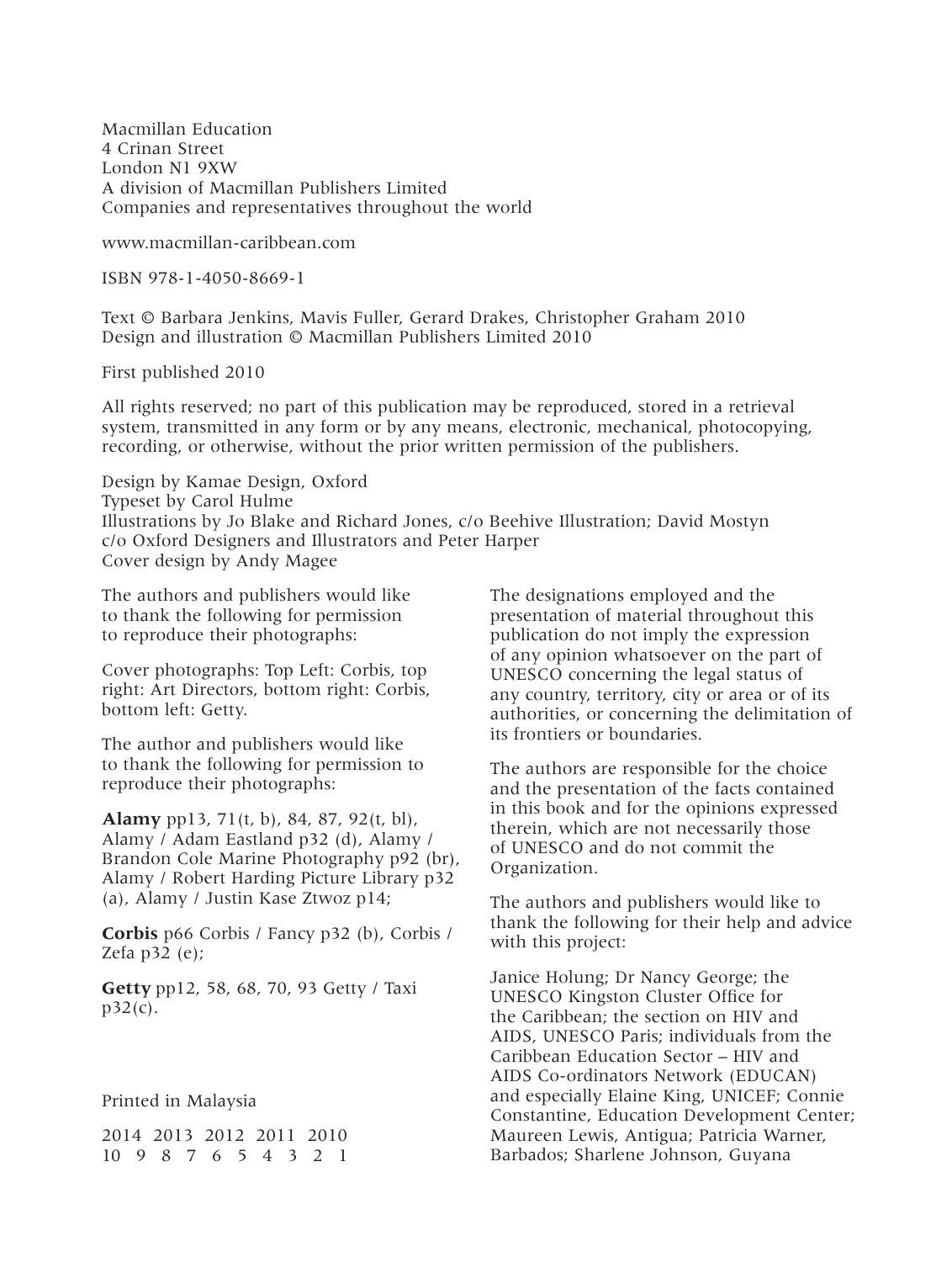# **Contents**

| Foreword             |                                           | 5  |
|----------------------|-------------------------------------------|----|
| Introduction         |                                           |    |
|                      | Talking about difficult issues            | 8  |
|                      | Self and interpersonal relationships      |    |
|                      | 1 Personal growth                         | 10 |
|                      | 2 Understanding relationships             | 12 |
|                      | 3 Coping with loss                        | 14 |
|                      | 4 Substance abuse – the impact of alcohol | 16 |
|                      | 5 Coping with violence                    | 18 |
|                      | 6 Cultural connections                    | 20 |
|                      | 7 Goal setting                            | 22 |
|                      | 8 Making a contribution to your community | 24 |
| What have we learnt? |                                           | 27 |
|                      |                                           |    |

## **Sex and sexuality**

| 1 Coping with puberty                 | 28 |
|---------------------------------------|----|
| 2 Changing gender roles and attitudes | 30 |
| 3 What is sexuality?                  | 32 |
| 4 Teenage sexual choices              | 36 |
| 5 Communication about sexual issues   | 40 |
| 6 Unplanned teenage pregnancy         | 42 |
| 7 Reproductive health risks           | 45 |
| 8 Aiming for your goals               | 48 |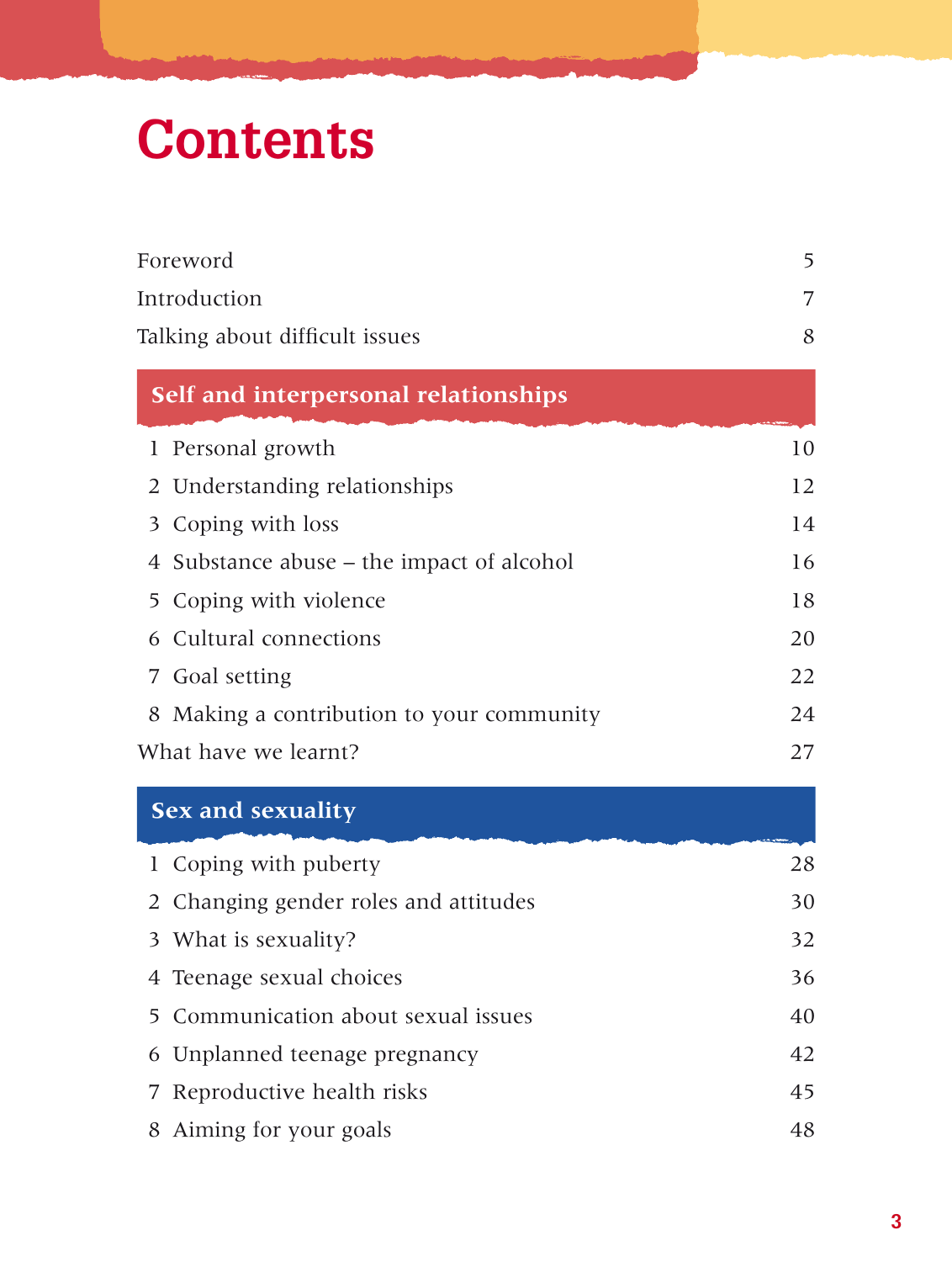| 9  | Choices to reduce risk                                     | 51 |
|----|------------------------------------------------------------|----|
|    | 10 Empathy and support for people living with HIV and AIDS | 54 |
|    | What have we learnt?                                       |    |
|    | <b>Eating and fitness</b>                                  |    |
|    | 1 I am what I eat                                          | 58 |
|    | 2 Watch what you eat                                       | 60 |
| 3  | Buying safe foods                                          | 62 |
|    | 4 Let's get physical!                                      | 64 |
| 5. | Choosing fitness – my plan                                 | 66 |
| 6  | Exercise safely                                            | 68 |
| 7  | Eating and fitness habits                                  | 70 |
|    | 8 Eating and fitness resources in your community           | 72 |
|    | What have we learnt?                                       | 74 |

### **Managing the environment**

|               | 1 Food chains and food webs                         | 76 |
|---------------|-----------------------------------------------------|----|
|               | 2 The carbon cycle                                  | 78 |
|               | 3 It's getting hot, hot, hot                        | 80 |
|               | 4 What can we do about global warming?              | 82 |
|               | 5 Not just a load of rubbish                        | 84 |
|               | 6 Sustainable living – getting more from less       | 86 |
|               | 7 Threats from the natural environment              | 88 |
|               | 8 Dealing with threats from the natural environment | 90 |
|               | 9 Good places to be                                 | 92 |
|               | What have we learnt?                                | 94 |
| Year 2 Review |                                                     | 96 |